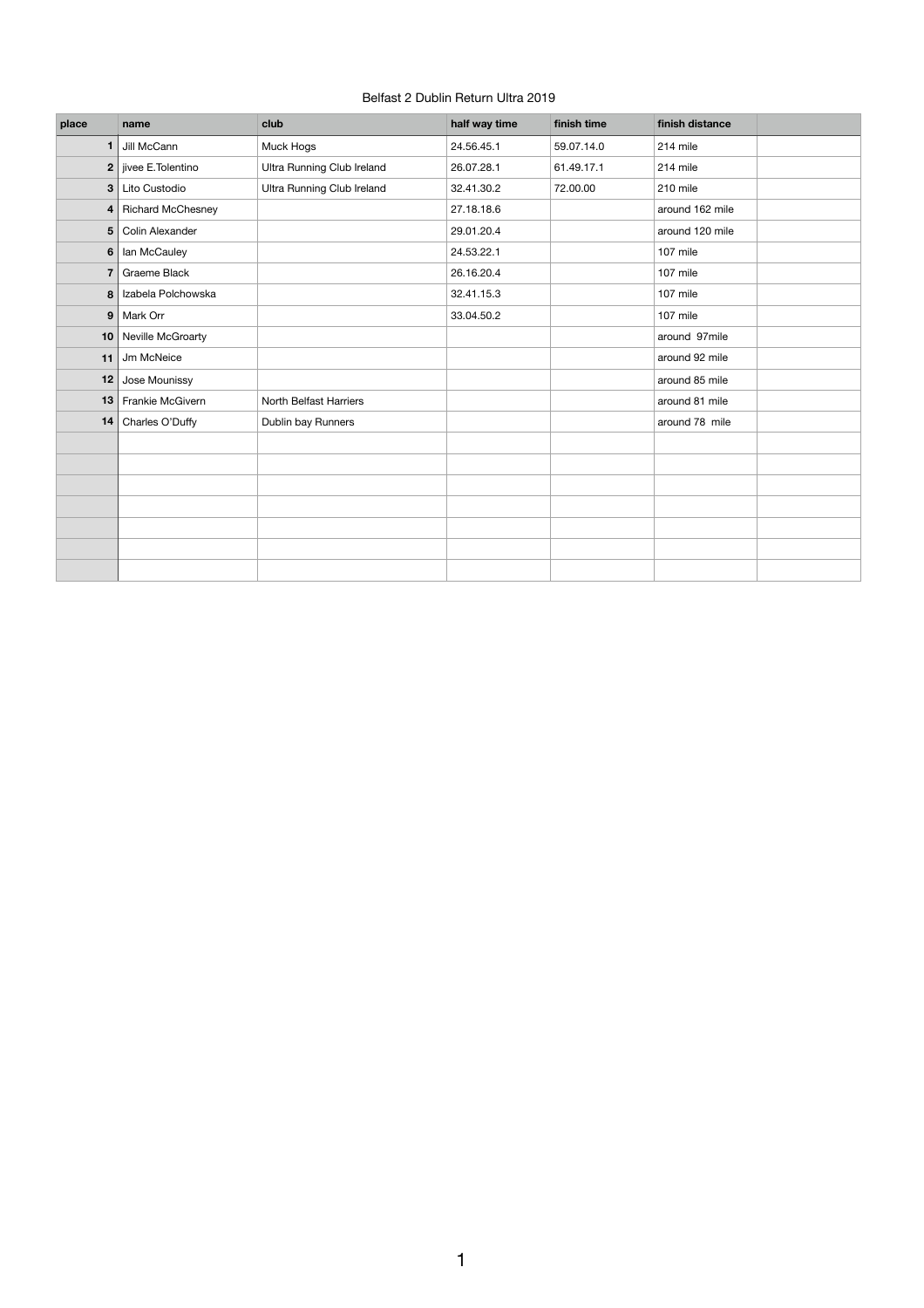## Dublin 2 Belfast ultra 2019

| place        | name                     | club                                  | time       |  |
|--------------|--------------------------|---------------------------------------|------------|--|
| 1            | Peter Cromie             | Springwell running club               | 17.44.46.6 |  |
| $\mathbf{2}$ | Ed Melbourne             |                                       | 17.57.26.4 |  |
| 3            | <b>Keith Russell</b>     |                                       | 18.20.16.2 |  |
| 4            | Seán Nickell             | North Down AC                         | 19.10.15.7 |  |
| 5            | <b>Phelim McAllister</b> | Larne AC                              | 21.07.31.1 |  |
| 6            | Sandra McKeeever         | <b>Foyle Vally</b>                    | 21.52.21.1 |  |
| 7            | Vincent McMath           |                                       | 23.06.04.8 |  |
| 8            | Mateusz Szczygiel        |                                       | 25.05.33.2 |  |
| 9            | Jonny Breen              | Northern Ireland Childrens Hospice    | 25.11.36.0 |  |
| 10           | Coleen Thompson          | North Belfast Harriers                | 25.11.37.4 |  |
| 11           | Declan Leung             | Termoneeny RC / Aspire health runners | 25.28.44.1 |  |
| 12           | Kyle Johnston            |                                       | 25.28.44.9 |  |
| 13           | Zbigniew Wieczorek       |                                       | 25.54.04.3 |  |
| 14           | Tomasz Jezierski         |                                       | 25.54.05.1 |  |
| 15           | Joseph Cole              | Dublin Bay Running club               | 25.56.00.7 |  |
| 16           | Gregory O'Beirne         | Dublin Bay Running club               | 26.22.07.1 |  |
| 17           | Kierran McNamara         | <b>Scrabo Striders</b>                | 26.53.14.3 |  |
| 18           | <b>Tara Lambert</b>      | Stratford AC                          | 27.01.37.7 |  |
| 19           | John Hammond             |                                       | 27.11.54.6 |  |
| 20           | John Duggan              |                                       | 27.16.46.6 |  |
| 21           | <b>Brian Murray</b>      | <b>PACE Antrim</b>                    | 27.44.33.6 |  |
| 22           | Liz Morrin               |                                       | 27.48.11.2 |  |
| 23           | <b>Adrian Moat</b>       | <b>EAMS</b>                           | 27.49.21.3 |  |
| 24           | Sandra Brown             | Surry Walking club                    | 27.50.03.4 |  |
| 25           | <b>Richard Brown</b>     | Surry Walking club                    | 27.50.03.8 |  |
| 26           | Andy Gibson              |                                       | 28.05.52.4 |  |
| 27           | Grzegorz Przywara        |                                       | 29.38.14.0 |  |
| 28           | Marek Bezdziecki         |                                       | 29.38.42.2 |  |
| 29           | Lucas Bugajski           |                                       | 29.38.51.2 |  |
| 30           | <b>Edward Rodger</b>     | <b>Ashford &amp; District RRC</b>     | 29.43.02.9 |  |
| 31           | Laszlo Feher             |                                       | 30.09.03.1 |  |
| 32           | Agnieszka Pamula         | Marathon Club Ireland                 | 31.56.59.3 |  |
| 33           | Donna Owens              | Ultra Running Club Ireland            | 31.57.27.9 |  |
| 34           | Charles Payen            |                                       | 32.13.24.1 |  |
| 35           | Philp Ward               | <b>BARF</b>                           | 34.05.59.7 |  |
| 36           | Jonathan Lindsay         | Marathon Club Ireland                 | 34.05.59.8 |  |
| 37           | Thomas McKinstry         | North Belfast Harriers                | 34.05.59.9 |  |
| 38           | Andrea Cairns            | <b>Scrabo Striders</b>                | 34.29.29.9 |  |
| 39           | Rebecca Carroll          |                                       | 34.39.17.7 |  |
| 40           |                          |                                       |            |  |
| 41           | Susan Dixon              | Marathon Club Ireland                 | 36.37.05.2 |  |
| 42           | Deirdre Conway           | Sperrin Harriers                      | 36.37.05.2 |  |